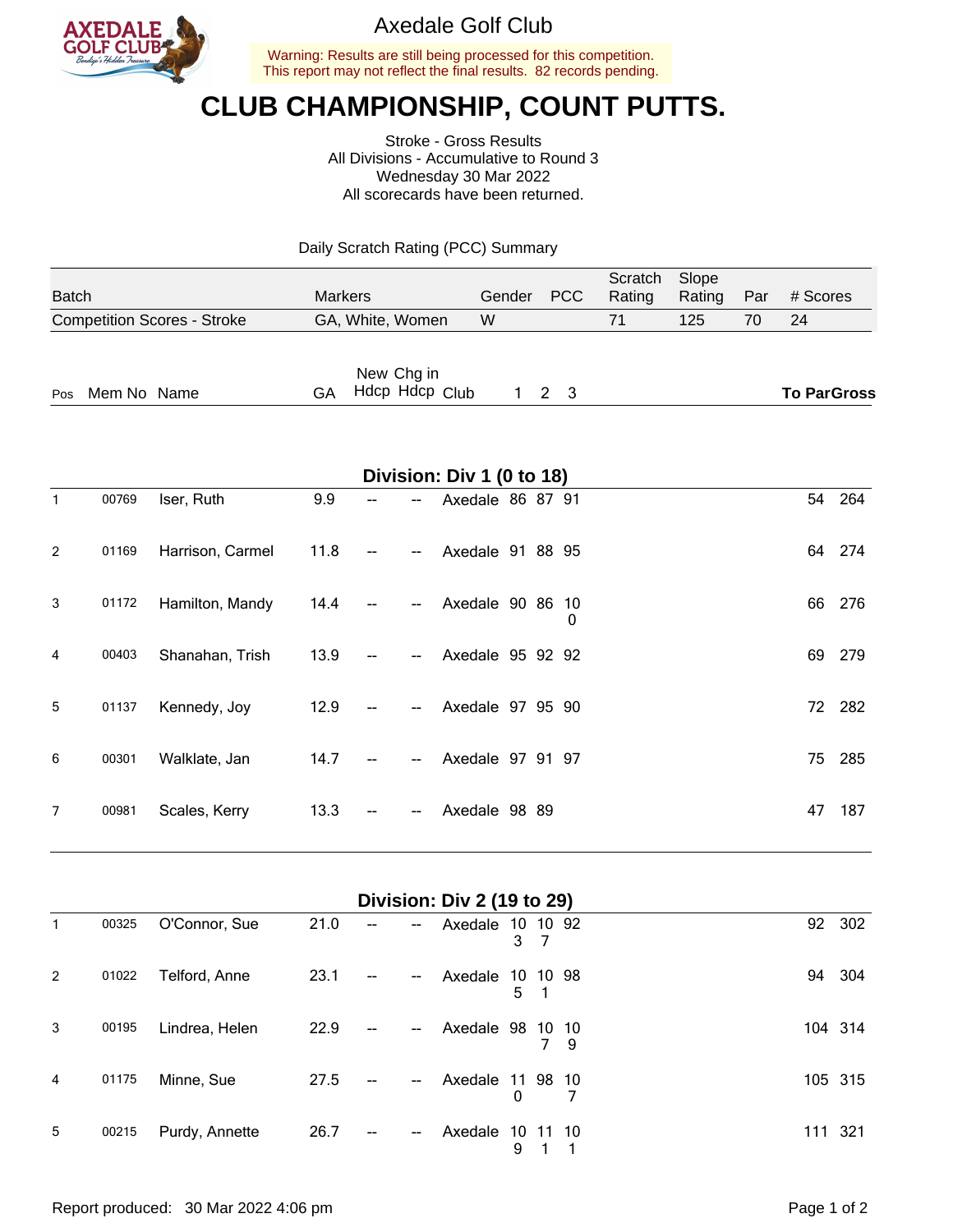|                |             |                 |      |    | New Chg in     |         |                      |                     |                      |                    |
|----------------|-------------|-----------------|------|----|----------------|---------|----------------------|---------------------|----------------------|--------------------|
| Pos            | Mem No Name |                 | GA   |    | Hdcp Hdcp Club |         |                      | $1 \quad 2 \quad 3$ |                      | <b>To ParGross</b> |
| 6              | 01215       | Wilson, Janelle | 27.2 | -- | --             | Axedale | 11<br>3              | 10<br>5             | 10<br>6              | 114 324            |
| $\overline{7}$ | 01303       | Pitts, Muriel   | 21.9 |    | --             | Axedale | 4                    | 1011<br>5           | 10<br>$\overline{7}$ | 116 326            |
| 8              | 01192       | Whiting, Ann    | 24.4 |    | --             | Axedale | 1                    | 1111<br>$\mathbf 0$ | 11<br>8              | 129 339            |
| 9              | 01045       | Dal Santo, Eily | 26.7 |    | $\overline{a}$ | Axedale | 11<br>4              | 11<br>3             | 11<br>8              | 135 345            |
| 10             | 01151       | Davies, Pam     | 20.9 |    | --             | Axedale | 10<br>8              |                     | 95                   | 63<br>203          |
| 11             | 00203       | Martin, Helen   | 23.8 |    | $\overline{a}$ | Axedale | 11 10<br>3           | 7                   |                      | 80<br>220          |
| 12             | 01281       | Gamble, Sue     | 25.6 |    | --             | Axedale | 11 10<br>3           | 9                   |                      | 82 222             |
| 13             | 00147       | Fleay, Raye     | 17.7 |    |                | Axedale | 10<br>$\overline{c}$ |                     |                      | 32<br>102          |

#### **Division: Div 3 (30 to 45)**

| $\mathbf{1}$   | 01124 | Wood, Wendy       | 28.7 |  | Axedale    | 11<br>5              | 10<br>$\overline{2}$ | 10<br>$\overline{\mathbf{4}}$ |    | 111 321 |
|----------------|-------|-------------------|------|--|------------|----------------------|----------------------|-------------------------------|----|---------|
| $\overline{c}$ | 01138 | Holmes, Annette   | 29.9 |  | Axedale    | 10<br>5              | 10<br>$\overline{7}$ | 12<br>$\overline{2}$          |    | 124 334 |
| $\mathbf{3}$   | 00628 | Dunn, Marianne    | 32.3 |  | Axedale    | 12 11<br>$\mathbf 0$ | 8                    | 11<br>7                       |    | 145 355 |
| 4              | 00695 | Yum, Rosslyn      | 32.3 |  | Axedale    | 12<br>$\overline{2}$ | $11$<br>3            | 12<br>7                       |    | 152 362 |
| 5              | 01614 | Edgar, Margo      | 44.4 |  | Axedale    | 12 11<br>3           | 8                    | 12<br>8                       |    | 159 369 |
| $\,6\,$        | 00780 | Jacobs, Carmel    | 40.1 |  | Axedale    | 12 11<br>9           | $\bf 8$              | 13<br>5                       |    | 172 382 |
| $\overline{7}$ | 01428 | Arundell, Noelene | 28.5 |  | Axedale    | 11<br>$\overline{2}$ | 10<br>1              |                               |    | 73 213  |
| 8              | 00210 | Griffin, Karen    | 29.2 |  | Axedale    | 11<br>0              |                      | 11<br>$\mathbf 0$             |    | 80 220  |
| 9              | 00170 | Kerr, Margaret    | 30.6 |  | Axedale    | 11<br>9              |                      | 10<br>4                       |    | 83 223  |
| 10             | 01477 | Robinson, Anne    | 42.8 |  | Axedale    | 13<br>8              | 12<br>$\mathbf{3}$   |                               |    | 121 261 |
| 11             | 00172 | Grogan, Maureen   | 30.1 |  | Axedale 11 | 1                    |                      |                               | 41 | 111     |
| 12             | 00208 | Phelan, Beverley  | 28.9 |  | Axedale 11 | 9                    |                      |                               | 49 | 119     |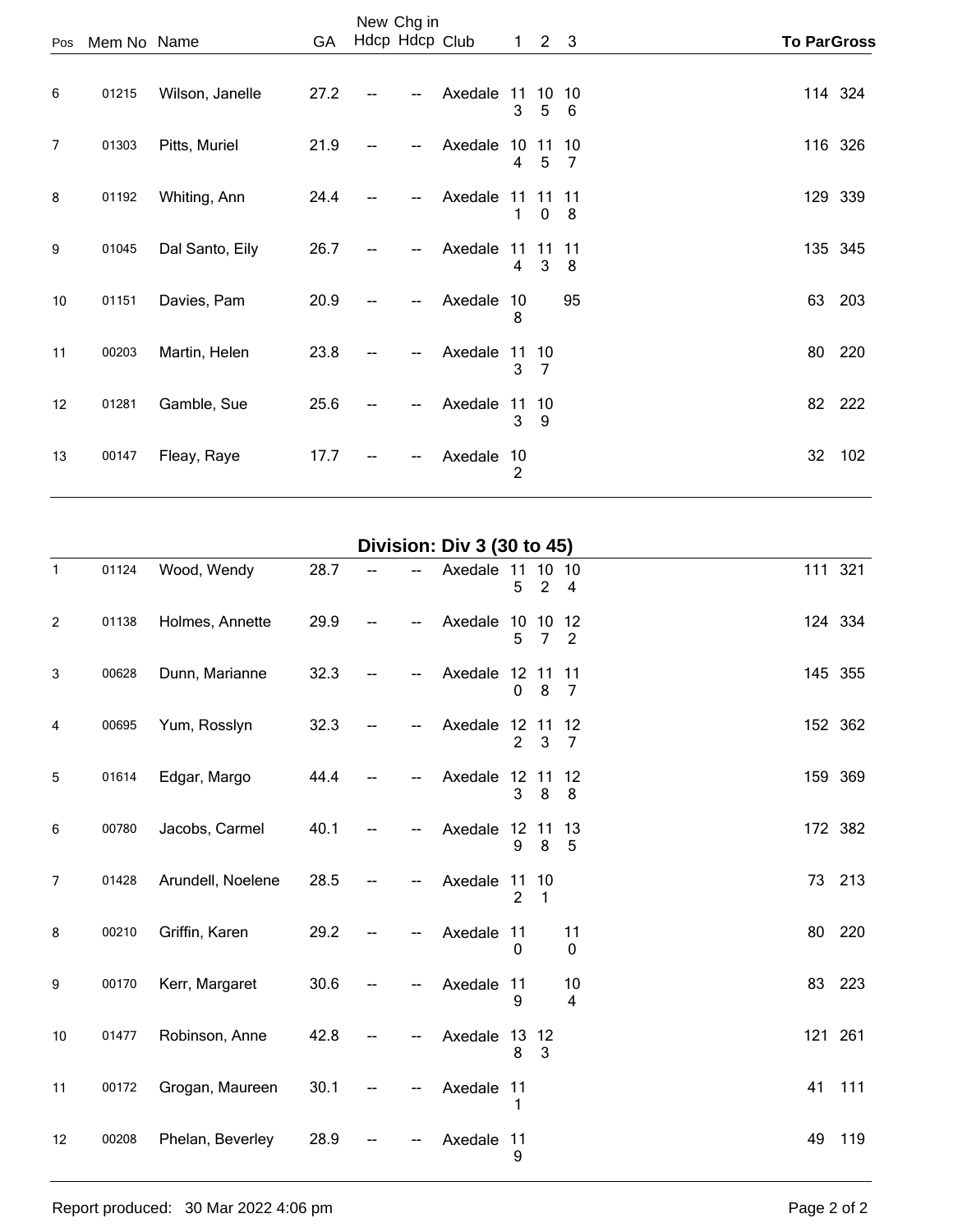

## Axedale Golf Club

Warning: Results are still being processed for this competition. This report may not reflect the final results. 82 records pending.

# **CLUB CHAMPIONSHIP, COUNT PUTTS.**

Stroke - Net Results All Divisions - Accumulative to Round 3 Wednesday 30 Mar 2022 All scorecards have been returned.

Daily Scratch Rating (PCC) Summary

| <b>Batch</b>                       | <b>Markers</b>                     | Gender | <b>PCC</b>        | Scratch<br>Rating | Slope<br>Rating | Par | # Scores         |
|------------------------------------|------------------------------------|--------|-------------------|-------------------|-----------------|-----|------------------|
| <b>Competition Scores - Stroke</b> | GA, White, Women                   | W      |                   | 71                | 125             | 70  | 24               |
| Mem No Name<br>Pos                 | New Chg in<br>Hdcp Hdcp Club<br>GA |        | $1\quad 2\quad 3$ |                   |                 |     | <b>To ParNet</b> |

|                | Division: Div 1 (0 to 18) |                  |      |    |                |                  |    |        |  |  |  |  |  |
|----------------|---------------------------|------------------|------|----|----------------|------------------|----|--------|--|--|--|--|--|
| $\mathbf{1}$   | 01172                     | Hamilton, Mandy  | 14.4 | -- | --             | Axedale 73 69 84 |    | 16 226 |  |  |  |  |  |
| 2              | 00769                     | Iser, Ruth       | 9.9  |    | --             | Axedale 74 76 80 | 20 | 230    |  |  |  |  |  |
| 3              | 00403                     | Shanahan, Trish  | 13.9 |    | --             | Axedale 80 77 77 |    | 24 234 |  |  |  |  |  |
| 4              | 01169                     | Harrison, Carmel | 11.8 |    | --             | Axedale 78 75 82 |    | 25 235 |  |  |  |  |  |
| 5              | 00301                     | Walklate, Jan    | 14.7 |    | --             | Axedale 81 75 81 | 27 | 237    |  |  |  |  |  |
| 6              | 01137                     | Kennedy, Joy     | 12.9 |    | $\overline{a}$ | Axedale 83 81 76 | 30 | 240    |  |  |  |  |  |
| $\overline{7}$ | 00981                     | Scales, Kerry    | 13.3 |    | --             | Axedale 84 74    | 18 | 158    |  |  |  |  |  |

| Division: Div 2 (19 to 29) |       |                 |      |                |                          |                  |    |        |  |  |  |
|----------------------------|-------|-----------------|------|----------------|--------------------------|------------------|----|--------|--|--|--|
| 1                          | 01175 | Minne, Sue      | 27.5 | --             | --                       | Axedale 81 69 78 |    | 18 228 |  |  |  |
| 2                          | 01022 | Telford, Anne   | 23.1 | $\overline{a}$ | $\overline{\phantom{a}}$ | Axedale 80 76 73 | 19 | 229    |  |  |  |
| 3                          | 00325 | O'Connor, Sue   | 21.0 | $\mathbf{u}$   | $\overline{\phantom{a}}$ | Axedale 80 84 69 | 23 | 233    |  |  |  |
| 4                          | 00215 | Purdy, Annette  | 26.7 | $\sim$         | --                       | Axedale 81 83 73 | 27 | - 237  |  |  |  |
| 5                          | 01215 | Wilson, Janelle | 27.2 |                | --                       | Axedale 84 76 77 | 27 | 237    |  |  |  |